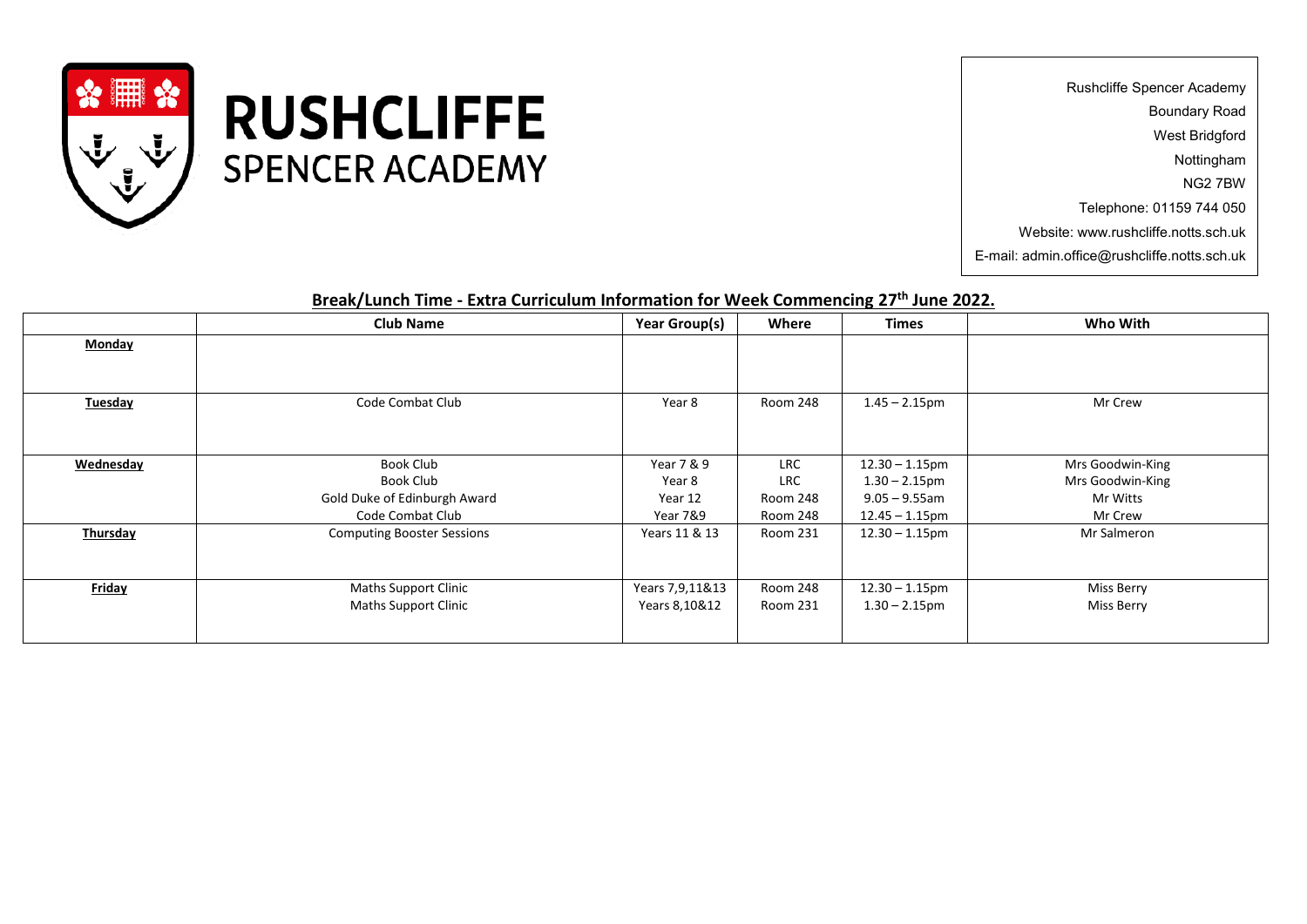

## **RUSHCLIFFE SPENCER ACADEMY**

Rushcliffe Spencer Academy

Boundary Road

West Bridgford

Nottingham

NG2 7BW

Telephone: 01159 744 050

Website: www.rushcliffe.notts.sch.uk

E-mail: admin.office@rushcliffe.notts.sch.uk

## **After School - Extra Curriculum Information for Week Commencing 27 th June 2022.**

|                 | <b>Club Name</b>                                         | Year Group(s)          | Where           | <b>Times</b>     | Who With                                   |
|-----------------|----------------------------------------------------------|------------------------|-----------------|------------------|--------------------------------------------|
| <b>Monday</b>   | Year 9 Bronze Duke of Edinburgh Award Groups 1, 2, 3 & 4 | Year 9                 | <b>Room 222</b> | $3.20 - 4.10$ pm | Mr Witts                                   |
|                 | Samba Drumming                                           | All Years              | Room 312        | $3.15 - 4$ pm    | Mr Howells                                 |
| <b>Tuesday</b>  | Orchestra                                                | All Years              | <b>Room 314</b> | $3.15 - 4pm$     | <b>Miss Banner</b>                         |
|                 | <b>English Student Ambassadors</b>                       | Y 7,8,9,10,12          | Room 649        | $3.15 - 3.45$ pm | Miss Omitogun                              |
|                 | Bronze Duke of Edinburgh Award Group 5                   | Year 10                | <b>Room 222</b> | $3.20 - 4.10$ pm | Mr Witts                                   |
|                 | <b>GCSE Art Booster Session</b>                          | Years 10&11            | <b>Room 224</b> | $3.15 - 4.15$ pm | <b>Mrs Harrington</b>                      |
|                 | English Student Ambassadors Meetings (Week A)            | Years 7,8,9,10&12      | Room 649        | $3.15 - 3.45$ pm | Miss Omitogun                              |
|                 | Year 9 Bronze Duke of Edinburgh Award Groups 5, 6 & 7    | Year 9                 | <b>Room 222</b> | $3.20 - 4.10$ pm | Mr Witts                                   |
|                 | <b>Typing Club</b>                                       | Invitation only        | <b>LSF</b>      | $3.15 - 4$ pm    | Mrs Cruddas                                |
| Wednesday       | STEM Club - Rocket Science!                              | Year 9                 | Room 129        | $3.15 - 4pm$     | Mr Malloney                                |
|                 | Eco Club                                                 | Years 7 & 8            | Room133         | $3.15 - 4pm$     | Y12 Sustainability Ambassadors & Mrs Lacey |
|                 | Year 9 Bronze Duke of Edinburgh Award Groups 8 & 9       | Year 9                 | <b>Room 222</b> | $3.20 - 4.10$ pm | Mr Witts                                   |
|                 | <b>GCSE Art Booster Session</b>                          | <b>Years 10&amp;11</b> | <b>Room 224</b> | $3.15 - 4.15$ pm | Mrs Harrington                             |
|                 | <b>Creative Writing Club</b>                             | Years 7,8 &9           | <b>LRC</b>      | $3.15 - 4$ pm    | Ms Goodchild                               |
|                 | Drama Improv Club                                        | All Welcome            | Room 302        | $3.15 - 4.15$ pm | Y12 Drama Ambassadors and Mr Pitts         |
|                 | Choir                                                    | All Welcome            | Room 312        | $3.15 - 4.10$ pm | <b>Miss Banner</b>                         |
|                 | Textiles - 'Dress a child around the world'              | Year 9                 | Room 104        | $3.15 - 4.15$ pm | <b>Miss Weston</b>                         |
| <b>Thursday</b> | <b>Textiles Catch Up</b>                                 | Y10,11,12,13           | Room 122        | $3.15 - 4.15$ pm | Miss Weston                                |
|                 | Geography Club                                           | Year 7                 | Room 132        | $3.15 - 4.15$ pm | Miss Blundell                              |
|                 | Swing Band                                               | All Years              | Room 314        | $3.15 - 4pm$     | Mr Dove                                    |
|                 | Chess Club                                               | All Years              | <b>Room 232</b> | $3.15 - 4pm$     | Mr Goodhead                                |
|                 | <b>Computing Booster Sessions</b>                        | Years 11 & 13          | Room 231        | $3.15 - 4pm$     | Mr Salmeron                                |
|                 | Friendship Club                                          | Invitation only        | Room 312        | $3.30 - 4.15$ pm | Mrs Spowage                                |
| <b>Friday</b>   |                                                          |                        |                 |                  |                                            |
|                 |                                                          |                        |                 |                  |                                            |
|                 |                                                          |                        |                 |                  |                                            |